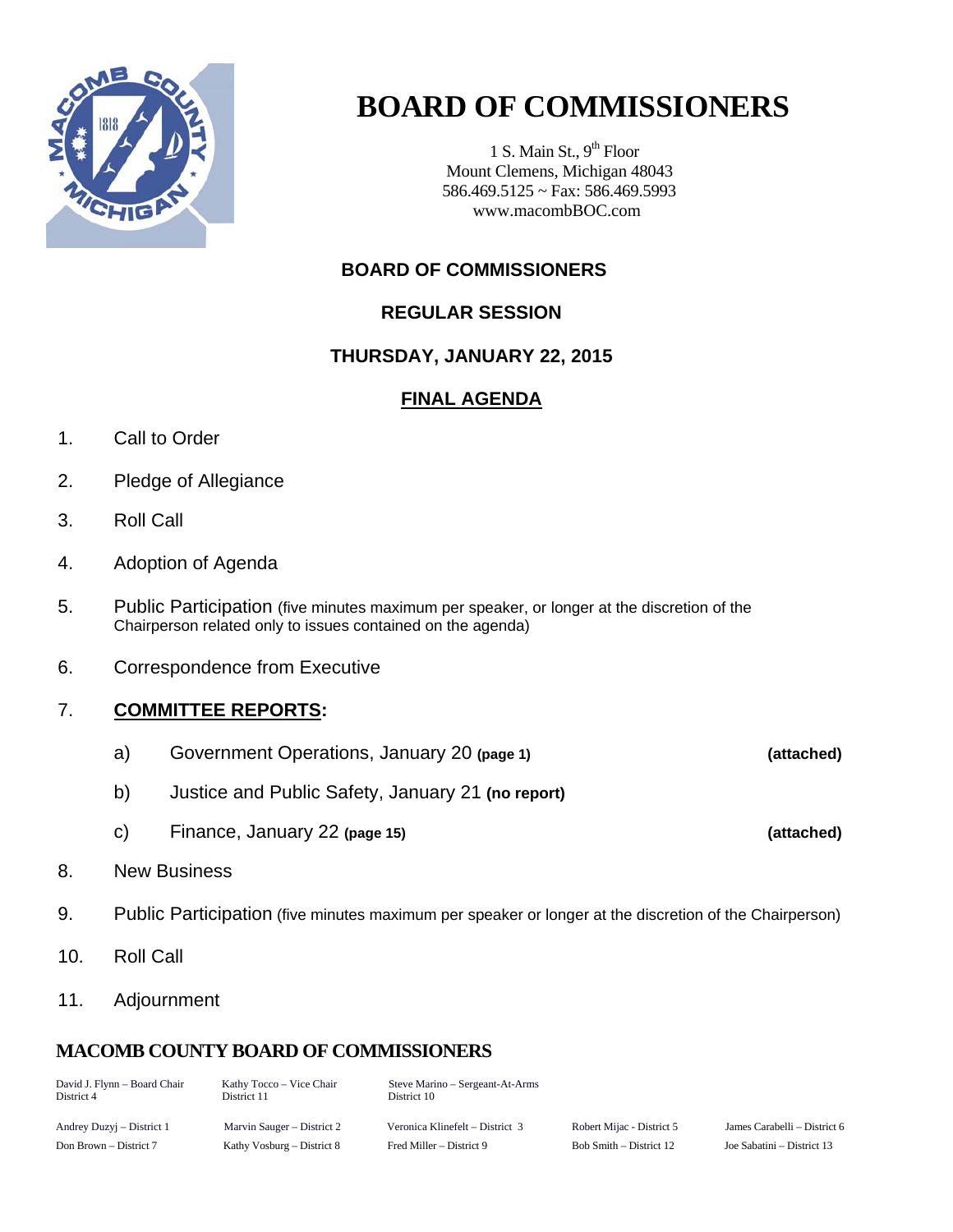

# **BOARD OF COMMISSIONERS**

1 S. Main St.,  $9<sup>th</sup>$  Floor Mount Clemens, Michigan 48043 586.469.5125 ~ Fax: 586.469.5993 www.macombBOC.com

**January 20, 2015** 

# **TO: BOARD OF COMMISSIONERS**

### **FROM: VERONICA KLINEFELT, CHAIR GOVERNMENT OPERATIONS COMMITTEE**

### **RE: RECOMMENDATIONS FROM GOVERNMENT OPERATIONS COMMITTEE MEETING OF JANUARY 20, 2015**

At a meeting of the Government Operations Committee, held Tuesday, January 20, 2015, the following recommendations were made and are being forwarded to the January 22, 2015 Full Board meeting for approval:

# **1. COMMITTEE RECOMMENDATION – MOTION (SEE ATTACHED)**

A motion was made by Brown, supported by Vosburg, to recommend that the Board of Commissioners amend the 2015-16 Board Rules and approve various formatting and structural changes as necessary; further, a copy of this Board of Commissioners' action is directed to be delivered forthwith to the Office of the County Executive. **THE MOTION CARRIED.** 

# **2. COMMITTEE RECOMMENDATION – MOTION (SEE ATTACHED)**

A motion was made by Marino, supported by Brown, to recommend that the Board of Commissioners approve an amendment to the 2015-16 Board Rules, Rule 11.A., to read: The Board may amend the Rules following recommendation from the Government Operations Committee and by a two-thirds vote of the commissioners serving; further, a copy of this Board of Commissioners' action is directed to be delivered forthwith to the Office of the County Executive. **THE MOTION CARRIED WITH DUZYJ VOTING "NO."**

### **MACOMB COUNTY BOARD OF COMMISSIONERS**

District 4 District 11 District 10

David J. Flynn – Board Chair Kathy Tocco – Vice Chair Steve Marino – Sergeant-At-Arms

Andrey Duzyj – District 1 Marvin Sauger – District 2 Veronica Klinefelt – District 3 Robert Mijac - District 5 James Carabelli – District 6 Don Brown – District 7 Kathy Vosburg – District 8 Fred Miller – District 9 Bob Smith – District 12 Joe Sabatini – District 13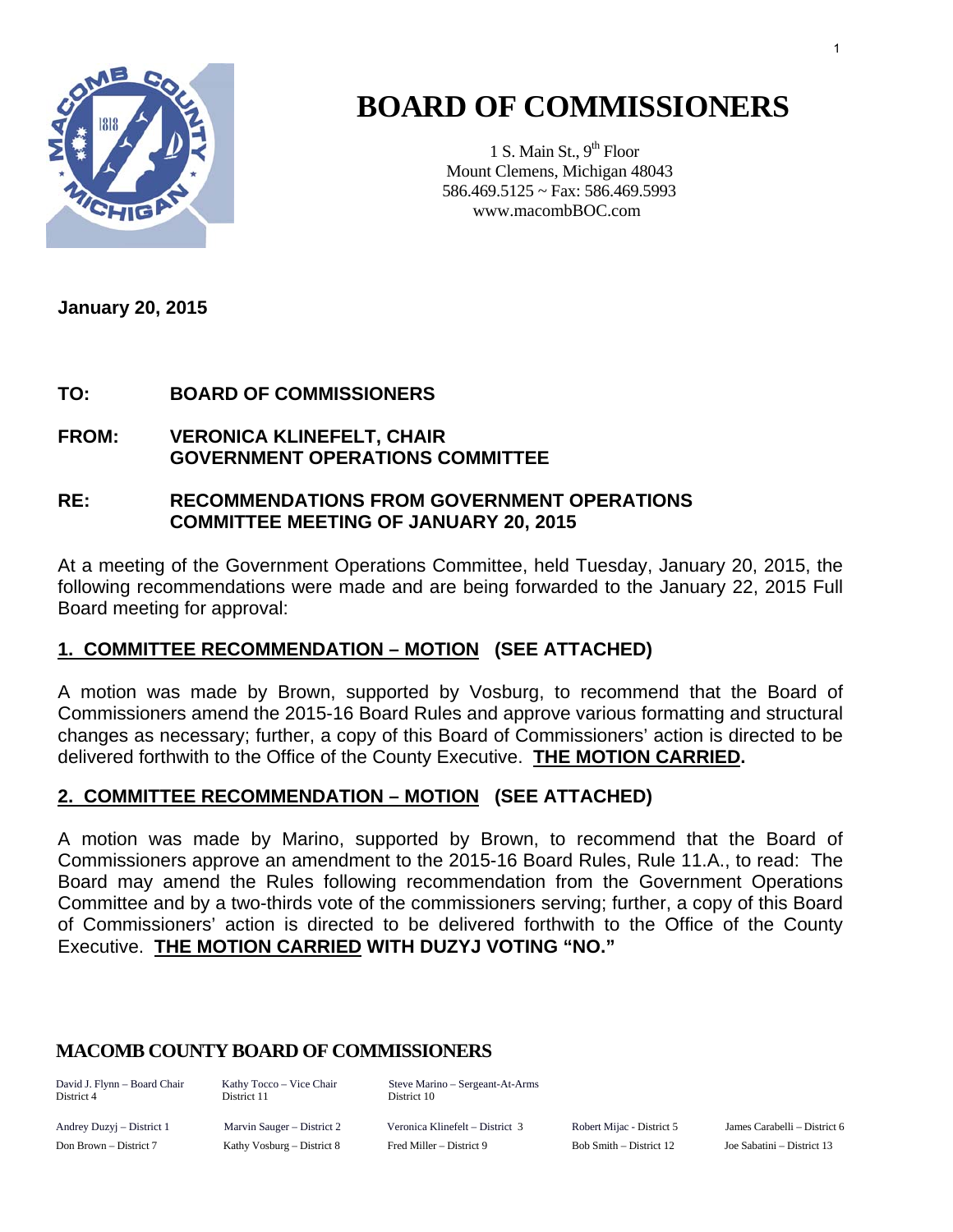### **COMMITTEE RECOMMENDATIONS GOVERNMENT OPERATIONS COMMITTEE JANUARY 20, 2015 PAGE 2**

# **3. COMMITTEE RECOMMENDATION – MOTION (SEE ATTACHED)**

A motion was made by Duzyj, supported by Brown, to recommend that the Board of Commissioners approve an amendment to the 2015-16 Board Rules: Rule 2.A.5. to replace 5.A.6. which reads: To allow Chairperson to submit committee assignments, listing the members of each committee and the chairperson and vice-chairperson of each committee, for approval by a majority vote of commissioners at the first meeting and not the second meeting of the oddnumbered year; further, a copy of this Board of Commissioners' action is directed to be delivered forthwith to the Office of the County Executive. **THE MOTION CARRIED.**

# **4. COMMITTEE RECOMMENDATION – MOTION (SEE ATTACHED)**

A motion was made by Marino, supported by Flynn, to recommend that the Board of Commissioners approve an amendment to the 2015-16 Board Rules and delete 8.G.4.: To lay on the table for subsequent consideration at the same meeting; further, a copy of this Board of Commissioners' action is directed to be delivered forthwith to the Office of the County Executive. **THE MOTION CARRIED.**

# **5. COMMITTEE RECOMMENDATION – MOTION (SEE ATTACHED)**

A motion was made by Miller, supported by Mijac, to recommend that the Board of Commissioners approve an amendment to the 2015-16 Board Rules, 8.H., to add another exception "(iv) to call the question" for motion discussions; further, a copy of this Board of Commissioners' action is directed to be delivered forthwith to the Office of the County Executive. **THE MOTION CARRIED.**

# **6. COMMITTEE RECOMMENDATION – MOTION (SEE ATTACHED)**

A motion was made by Flynn, supported by Marino, to recommend that the Board of Commissioners approve an amendment to the 2015-16 Board Rules, and add Rule 21 to read: To enhance public participation provisions for Commissioners; further, a copy of this Board of Commissioners' action is directed to be delivered forthwith to the Office of the County Executive. **THE MOTION CARRIED.**

# **7. COMMITTEE RECOMMENDATION – MOTION (SEE ATTACHED)**

A motion was made by Miller, supported by Marino, to recommend that the Board of Commissioners approve an amendment to the 2015-16 Board Rules and add Rule 20.C. to read: The workgroup shall report to the Board regarding any recommendations of the workgroup; further, a copy of this Board of Commissioners' action is directed to be delivered forthwith to the Office of the County Executive. **THE MOTION CARRIED.**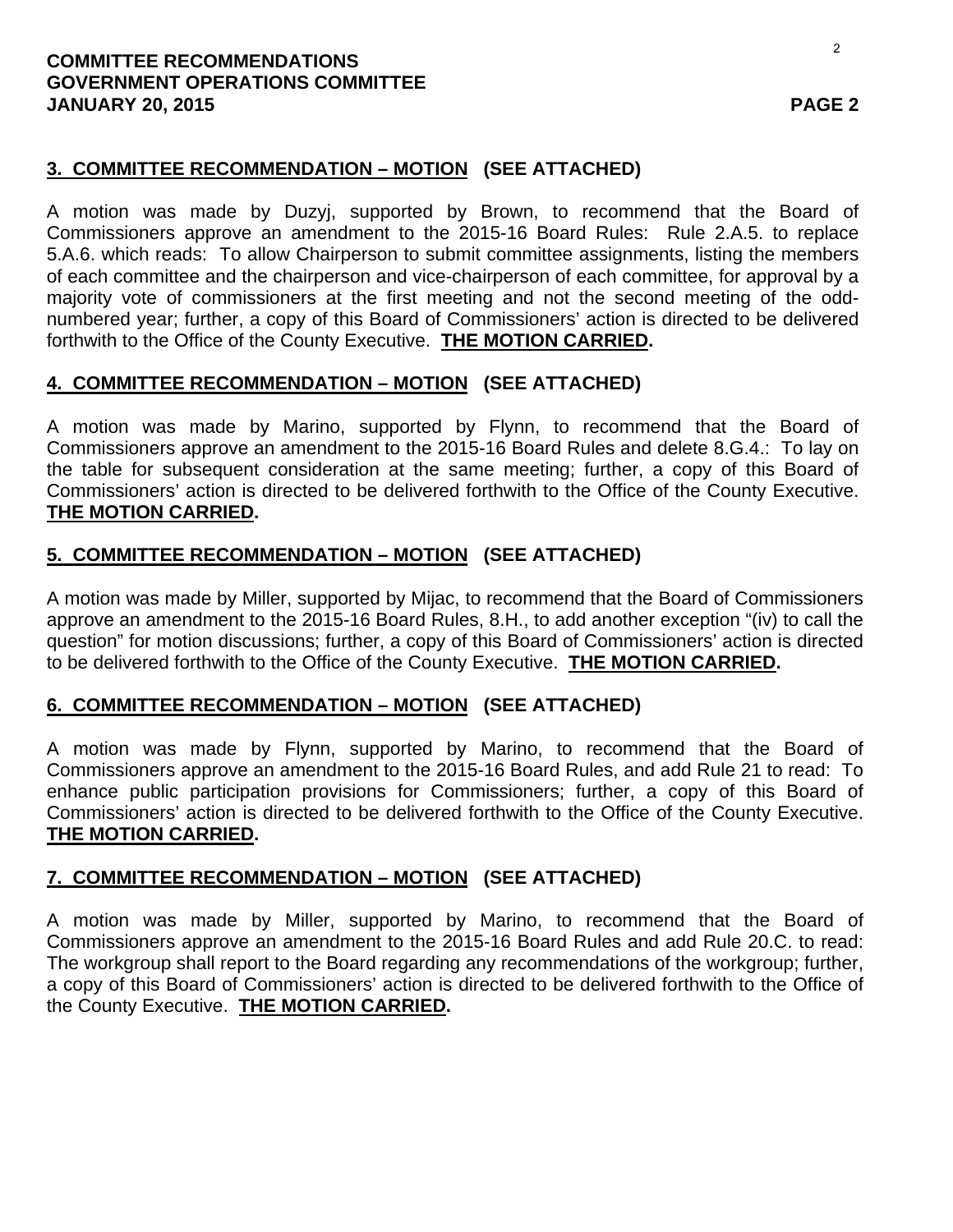### **COMMITTEE RECOMMENDATIONS GOVERNMENT OPERATIONS COMMITTEE JANUARY 20, 2015 PAGE 3**

# **8. COMMITTEE RECOMMENDATION – MOTION (SEE ATTACHED)**

A motion was made by Miller, supported by Marino, to recommend that the Board of Commissioners approve an amendment to the 2015-16 Board Rules and add Rule 16.B. to read: By motion, the Board may approve an agenda in a different order when doing so is deemed by the Board to be necessary or appropriate to ensure the orderly flow of the meeting, in the interests to those attending the meeting, to accommodate those present to address particular issues, to accommodate the request of a Commissioner who needs to leave to attend to other business, or for other reasons stated, and add Rule 16.C. to read: Except when a different time is needed and provided for by motion as explained in the preceding paragraph, closed sessions should normally occur at the end of the meeting and, prior to entering into a closed session the Chairperson should state whether or not action is anticipated after the closed session; further, a copy of this Board of Commissioners' action is directed to be delivered forthwith to the Office of the County Executive. **THE MOTION CARRIED.**

# **9. COMMITTEE RECOMMENDATION – MOTION (SEE ATTACHED)**

A motion was made by Miller, supported by Flynn, to recommend that the Board of Commissioners approve the revised document titled "Charter Sections Imposing Time Limits for the Board of Commissioners" as an attachment to the 2015-16 Board Rules; further, a copy of this Board of Commissioners' action is directed to be delivered forthwith to the Office of the County Executive. **THE MOTION CARRIED.**

# **10. COMMITTEE RECOMMENDATION – MOTION (SEE ATTACHED)**

A motion was made by Brown, supported by Smith, to recommend that the Board of Commissioners approve the appointment of Kitch, Drutches, Wagner, Valitutti and Sherbrook to represent Macomb County in the litigation entitled John Griener v Macomb County, US District Court Case #2:14-cv-13979, Honorable Matthew F. Leitman, presiding; further, a copy of this Board of Commissioners' action is directed to be delivered forthwith to the Office of the County Executive. **THE MOTION CARRIED.**

**A MOTION TO ADOPT THE COMMITTEE REPORT WAS MADE BY CHAIR KLINEFELT, SUPPORTED BY VICE-CHAIR SMITH.**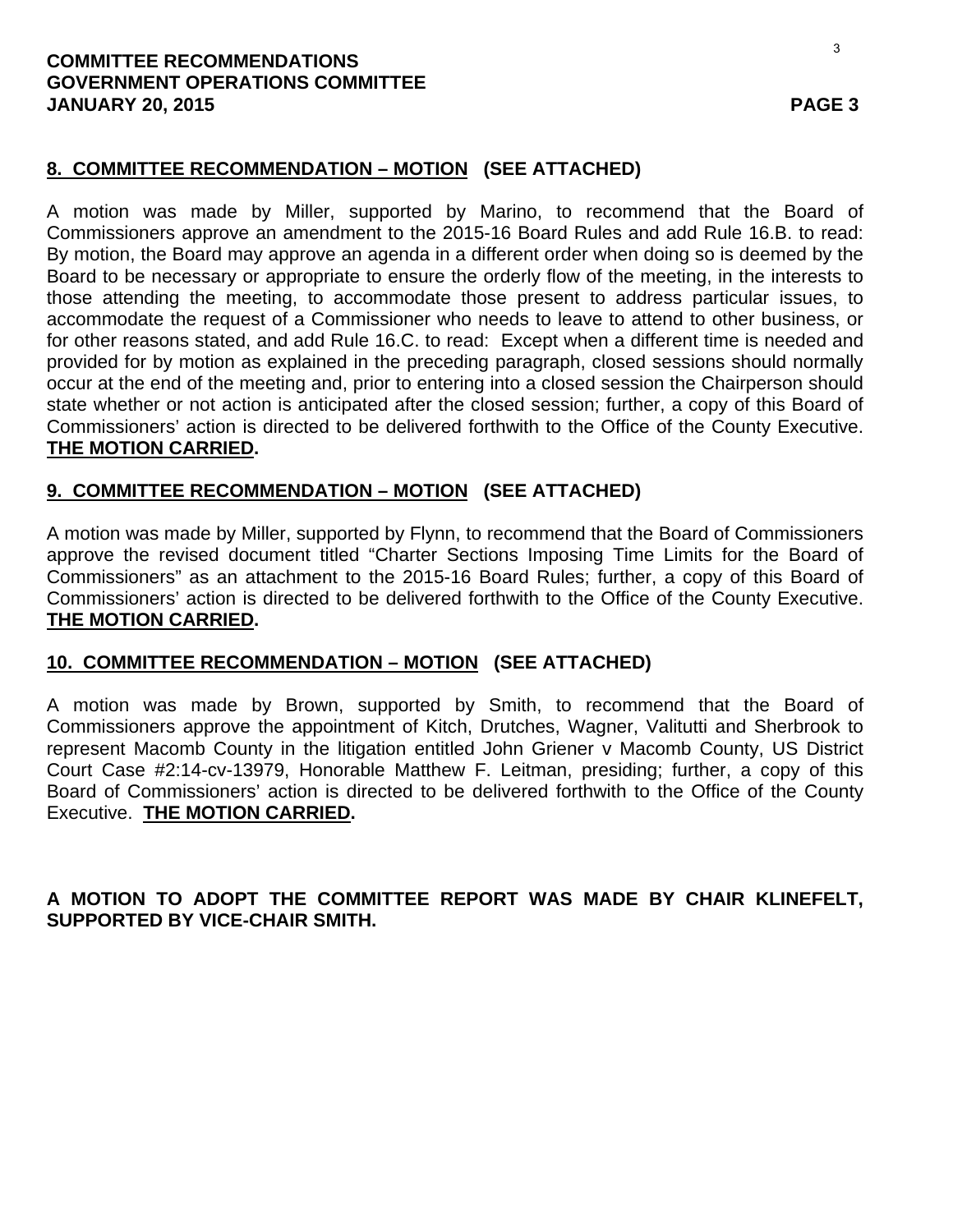#### **Adopted: 01.\_\_.2015**

## **MACOMB COUNTY BOARD OF COMMISSIONERS 2015-16 RULES OF PROCEDURE**

The Board of Commissioners and its meetings shall be governed by the following Rules of Procedure:

#### **Rule 1. Definitions.**

A. The following definitions shall apply to terms used in these rules.

1. "Appeal to the Board." If a Commissioner believes her/his point of order or privilege has been ruled on unfairly by the chair, she or he may challenge the Chairperson and appeal to the Board. The Chairperson then asks for a motion to uphold the Chairperson, and the vote is taken. The vote decides whether the action decided upon by the Chairperson is valid, or whether the Commissioner is correct.

- 2. "Board" means the Macomb County Board of Commissioners.
- 3. "Charter" means the Home Rule Charter of Macomb County, Michigan.
- 4. "Clerk" means the Macomb County Clerk or his/her designee.
- 5. "Commissioner" means a Commissioner of the Board.
- 6. "County" means Macomb County, Michigan.
- 7. "County Executive" means the person holding the office of Macomb County Executive.
- 8. "Full Board" means all of the Commissioners elected and serving.
- 9. "Open Meetings Act" means 1976 PA 267, as amended, MCL 15.261 275.
- 10. "Procedural Motion" means a motion that relates to how the meeting is conducted.

11. "Proclamation" means a resolution approved by the Board recognizing or acknowledging an individual, group or event.

- 12. "Quorum" means a majority of the Commissioners serving on the Board.
- 13. "Rules" means these rules of procedures of the Board.

14. "Substantive Motion" means a motion that relates to the purpose of the meeting and that brings business before the Board.

- 15. "Tribute" means a written form of recognition or acknowledgement honoring a group or individual.
- B. Other terms shall have the definitions, if any, provided in the Charter or in statutes related to counties.

#### **Rule 2. Organizational Meeting and Election of Officers.**

A. At its first meeting of each odd-numbered year, the Board shall be called to order by the Clerk and a roll call taken.

1. If a Quorum is present, the first order of business shall be the election of a Chairperson. The Chairperson shall preside over all subsequent actions of the Board.

2. The next order of business shall be the election of the Vice-Chairperson and a Sergeant-at-Arms.

3. The next order of business shall be the adoption a meeting schedule showing the dates, times and places of the Board's regular monthly meetings.

4. The next order of business shall be for the Board to adopt rules of procedure under which the Board shall operate.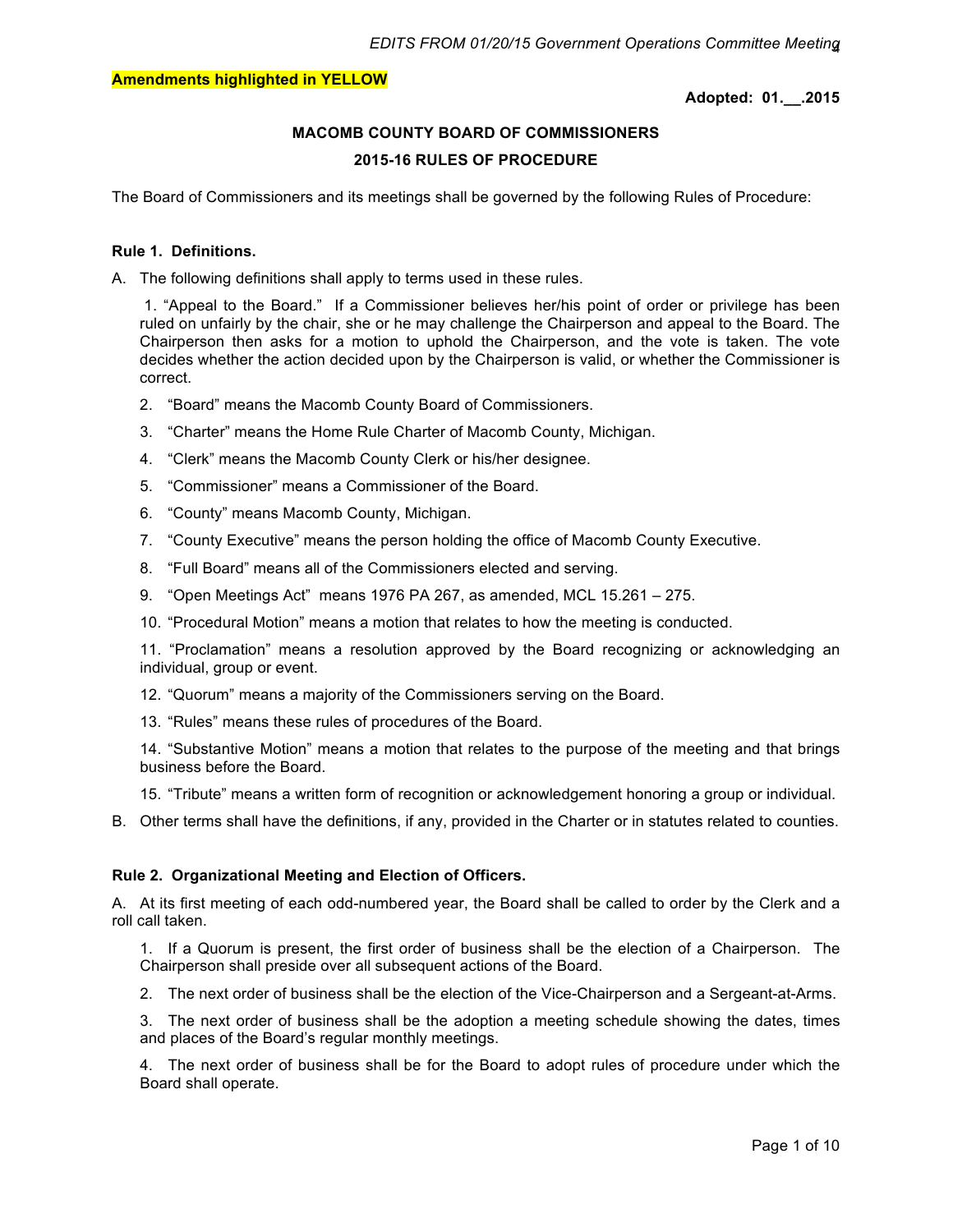#### **Adopted: 01.\_\_.2015**

5. The next order of business shall be for the Chairperson to submit committee assignments, listing the members of each committee and the chairperson and vice-chairperson of each committee, for approval by a majority vote of Commissioners.

B. At the first meeting in January of each even-numbered year, the first order of business shall be the election of a Vice-Chairperson and a Sergeant-at-Arms.

C. The elections shall be made by a majority vote of the Commissioners serving.

#### **Rule 3. Terms of Office; Vacancies.**

The Chairperson shall be elected to a two-year term and the Vice-Chairperson and the Sergeant-at-Arms shall be elected to a one-year term or until a successor, respectively, is elected. In the event of a vacancy in the office of Chairperson, Vice-Chairperson or Sergeant-at-Arms, the vacancy shall be filled at the next regular meeting of the Full Board by a majority vote of the Commissioners serving.

#### **Rule 4. Removal of an Officer**.

An officer may be removed from office upon the filing with the Chairperson of a petition signed by at least 7 Commissioners that states the reasons for removal and upon a 2/3 vote of Commissioners serving. The officer who is the subject of the petition shall be given a copy of the petition at least 7 days in advance of the meeting at which the proposed removal is on the meeting agenda. The Chairperson shall add the petition to the agenda for the next Full Board meeting**,** provided the 7 day notice can be given to the officer who is the subject of the petition**.** 

#### **Rule 5. Duties of Officers.**

A. The Chairperson (or Vice-Chairperson in the absence of the Chairperson) shall**:**

**1.** Preside at all meetings of the Full Board. In the absence of both the Chairperson and Vice-Chairperson, the Commissioners present shall elect a Chairperson pro-tempore who will serve only for that meeting or for that part of the meeting in which the Chairperson and Vice-Chairperson are absent.

2. Introduce and present each agenda item, or introduce it and then designate the Clerk or Board staff member who will present the agenda item.

3. Enforce the Rules and conducting meetings in a manner that preserves order and decorum. Commissioners and others in attendance shall comply with the direction of the Chairperson.

4. Annually prepare, propose and present a budget for the Board to the Finance Committee.

5. Administer day-to-day activities of the Commission, including administering the budget for the Board.

B. At any time, the Chairperson may submit the appointment of new members to, or the removal of members from, a committee, subject to the approval of the Board. All vacancies in membership, chairperson or vice-chairperson of committees shall be filled by appointment by the Chairperson, subject to the approval by a majority vote of Commissioners serving.

C. The Sergeant-at-Arms shall attend the Full Board meetings to maintain order and decorum under the direction of the Chairperson and is responsible to ensure compliance with the requirements of a closed session.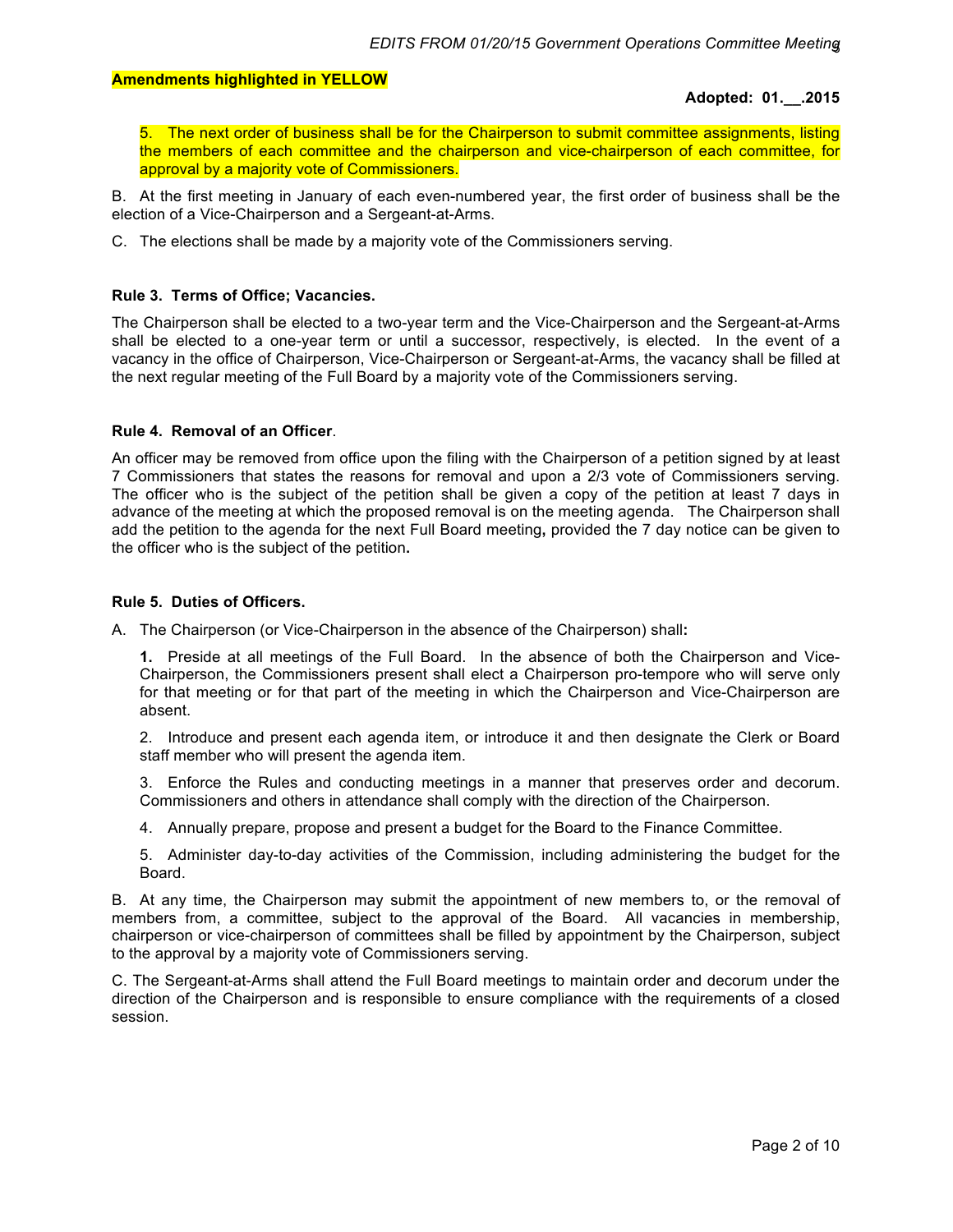#### **Adopted: 01.\_\_.2015**

#### **Rule 6. Duties of Commissioners.**

Each Commissioner shall be present at all Full Board and assigned committee meetings and shall vote on each question put, unless he/she has a direct personal or pecuniary interest in the question or unless otherwise legally or ethically required to abstain. If a Commissioner has such an interest or is otherwise legally or ethically required to abstain, the Commissioner shall disclose the interest or other reasons for abstention at the meeting. Each abstention shall be duly recorded in the minutes of the meeting. In the rare event that a Commissioner believes he/she has the right or obligation to abstain from voting, the Commissioner shall consult with the Chairperson and, if necessary, independent counsel**.**

#### **Rule 7. Speaking.**

A. When a Commissioner desires to speak on any matter or issue before the Board, he/she shall first seek recognition to speak from the Chairperson. The Chairperson may speak to points of order and shall decide questions of order subject to an Appeal to the Board. When two or more Commissioners request to make a motion and/or address the Board at the same time, the Chairperson shall call on the Commissioner who the Chairperson believes was first to speak.

B. When a Commissioner is about to speak in debate or present any matter to the Board, he/she shall respectfully address himself/herself to the Chairperson. He/she shall confine himself/herself to the question under debate and avoid debate or argument that calls into question the personality, integrity, or motives of another Commissioner.

C. Free, open and orderly debate on issues confronting the Board as a legislative body may demand that a Commissioner be privileged to speak on a matter more than once. However, a Commissioner shall not be privileged to speak or hold the floor on a matter for more than 10 minutes or more than once (on the same question) until all other Commissioners present are first given the opportunity to be heard.

#### **Rule 8. Motions.**

A. The Board shall take action by way of motions. No motion may be acted upon until it has been duly supported or seconded by a Commissioner.

- 1. A Substantive Motion shall be reduced to writing, unless waived by the Chairperson.
- 2. A Procedural Motion shall be reduced to writing if requested by the Chairperson.

3. The Chairperson shall restate a motion or, if in writing, the motion shall be read aloud by the Clerk before being debated.

B. Any Commissioner who wishes to make a motion or second a motion must first secure recognition by the Chairperson.

C. Except where permission is otherwise granted by the Chairperson, discussion of a motion before the Board or other pending business shall be limited to Commissioners.

D. Unless the agenda provides that it is just an item on which no action is to be taken, a motion must be before the Board in order to discuss an agenda item that has been presented by the Chairperson for consideration.

E. No motion shall be adopted by the Board until stated by the Chairperson.

F. Any motion may be withdrawn by the sponsor at any time before decision or amendment by the Board.

- G. The following motions will be in order:
	- 1. To take action on a resolution or ordinance.
	- 2. To call the question.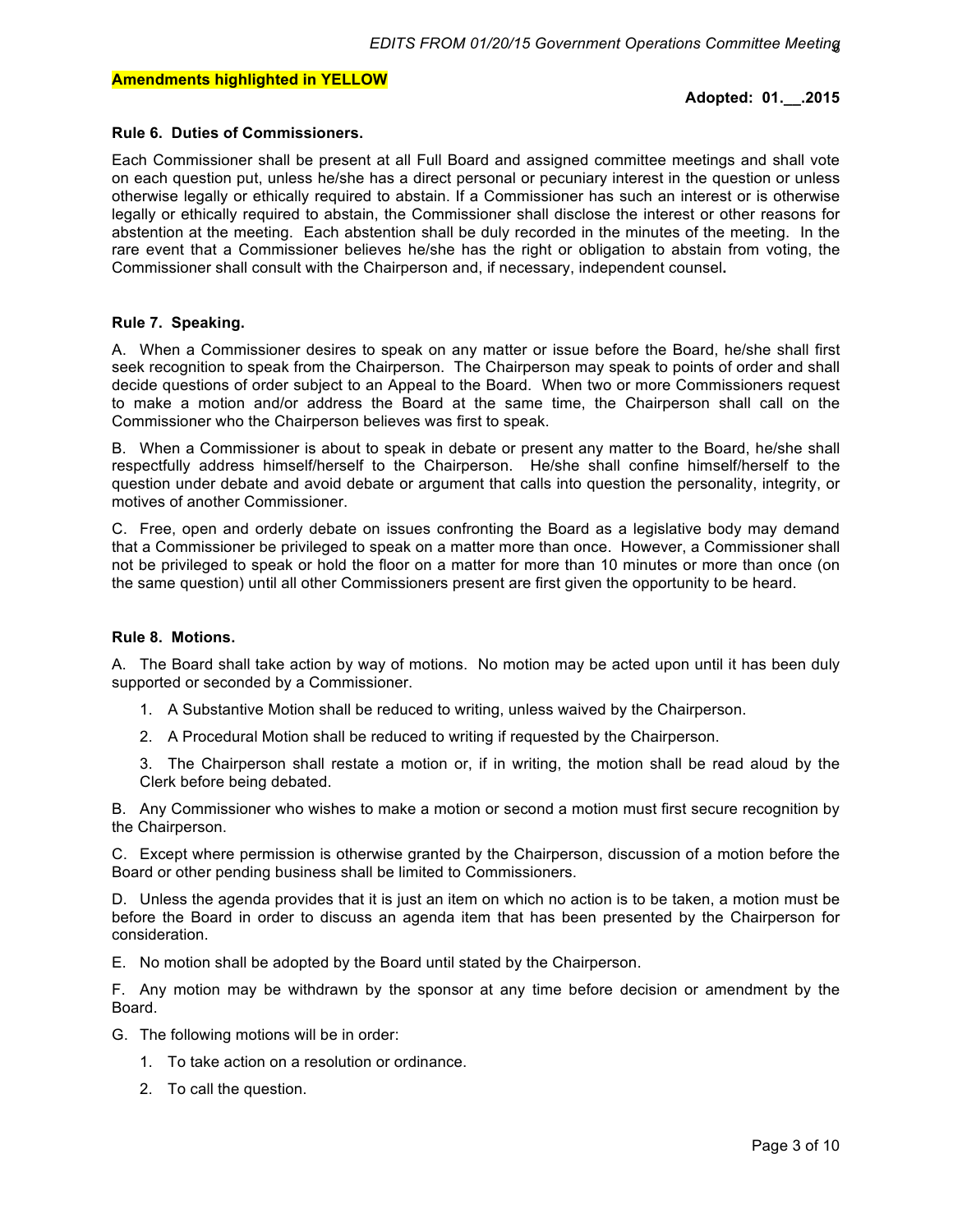#### **Adopted: 01.\_\_.2015**

3. To amend or modify a motion made to take action, but such amending motion will be disposed of before any other motion to amend or modify the original motion will be in order. Once approved by a majority vote of Commissioners serving, a motion to amend or modify a motion shall be combined with the original motion.

4. To postpone action to another specified meeting or until occurrence of a condition or event.

5. To refer or re-refer a matter to a Board committee.

6. To postpone indefinitely. A motion to postpone indefinitely the further consideration of any motion or other matter shall require the affirmative vote of a majority of Commissioners serving and the vote upon such a motion shall not be reconsidered.

7. To reconsider a vote (including a vote resulting in a tie) or other action that has been taken by the Board, but only if no action has been taken in reliance upon such vote or action.

a. Any Commissioner on the prevailing side on a vote or action may move for reconsideration of such vote or action at the same meeting the vote or action was made or at the next regular meeting of the Board, but at no other subsequent meeting.

b. No vote or other action shall be reconsidered more than once. A motion to reconsider shall require the affirmative vote of a majority of Commissioners serving.

c. When a motion to reconsider fails, it cannot be renewed.

d. This does not preclude the Board from again dealing with an issue, policy, decision or other action based upon significant new information unavailable to the Board when the decision or other action was initially taken.

- 8. To go into closed session as permitted by and in accordance with the Open Meetings Act.
- 9. To call a recess at the discretion of the Chairperson.
- 10. To adjourn.

H. With the exceptions of a (i) motion to table, (ii) motion to postpone, (iii) motion to adjourn, each of the motions listed above may be subject to discussion or debate by the Board, or (iv) to call the question.

#### **Rule 9. Ordinances and Resolutions.**

The Board shall act by ordinance if required by Charter or law, otherwise by resolution. All acts of the Board imposing a penalty shall be by ordinance. All resolutions and ordinances, and any amendments thereto if requested by the Chairperson, shall be reduced to writing prior to consideration by the Board.

#### **Rule 10. Proclamations and Tributes.**

A. Any Commissioner may sponsor a Proclamation and present such Proclamation for approval by the Board. Each Commissioner may add his or her name as a co-sponsor only with the permission of the sponsor.

B. Any Commissioner may prepare and present a Tribute to honor a particular individual or group. A Tribute does not require approval of the Board.

#### **Rule 11. Amendment/Suspension of Rules.**

A. The Board may amend the Rules following recommendation from the Government Operations Committee and by a 2/3 vote of the Commissioners serving.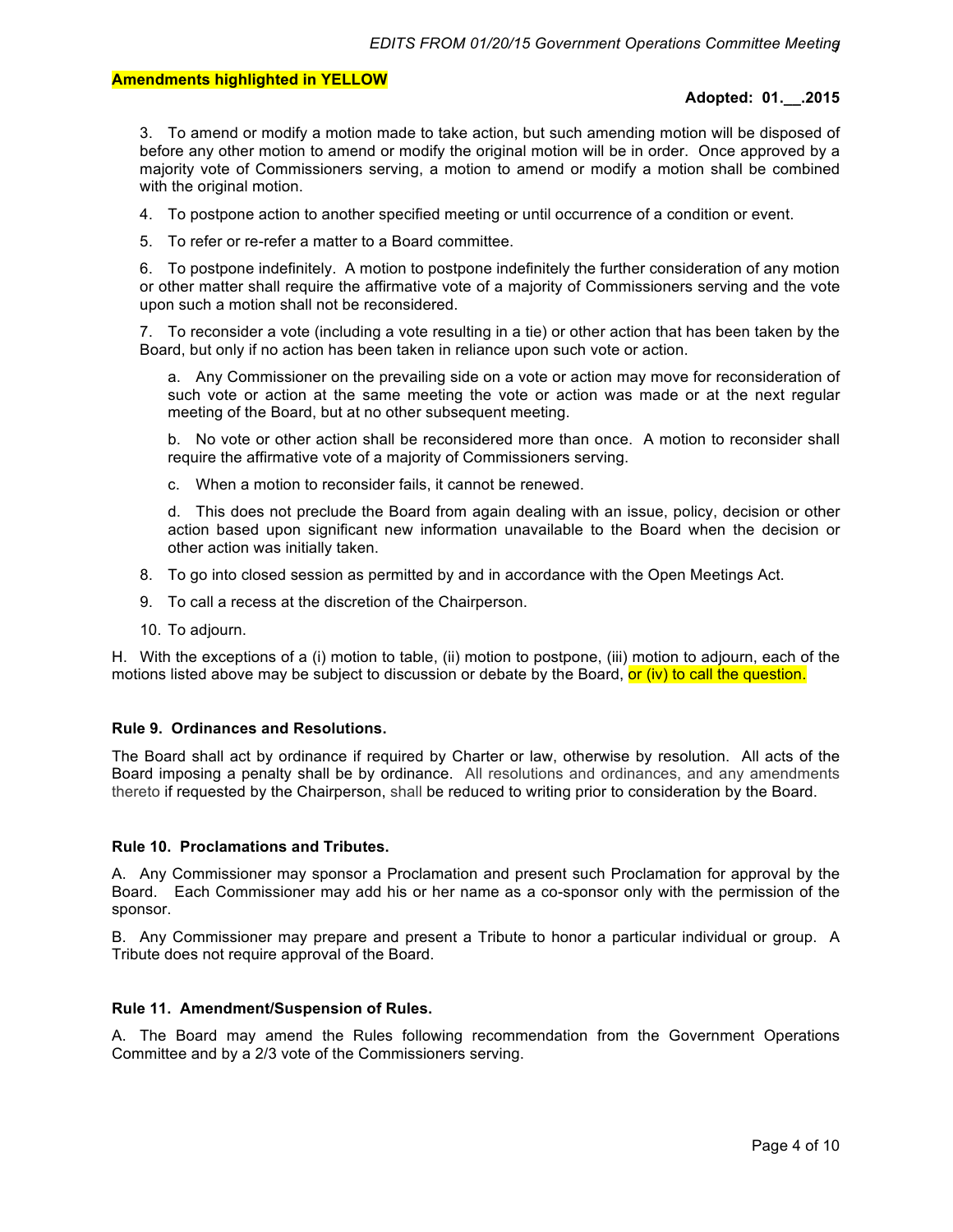#### **Adopted: 01.\_\_.2015**

B. The Board may suspend the operation of the Rules temporarily by a vote of 2/3 of the Commissioners present, but such amendment or suspension shall not relieve the Board from complying with applicable law.

#### **Rule 12. Meeting Notices.**

A. Each Commissioner shall receive a notice of all meetings electronically unless otherwise designated in writing to the Chairperson.

B. The Chairperson shall prepare a proposed regular meeting agenda and provide notice of meetings, including the proposed agenda, which shall be delivered to Commissioners at least 5 calendar days prior to the regular meeting. The Chairperson shall have the discretion to add items to a meeting agenda at any time prior to the meeting. The notices shall specify the date and time of the meeting. Each Commissioner may waive the foregoing notice requirements.

C. The time required for notice of all meetings shall comply with the Open Meetings Act.

D. Notice of regular and special meetings shall be made available to the public by posting on the Board's website and as otherwise is necessary to comply with the Open Meetings Act**.** 

#### **Rule 13. Regular Meetings.**

A. Regular meetings of the Board shall be held monthly on days as designated by the Board, as recommended by the Chairperson.

B. A notice of the regular meeting schedule, stating the dates, times, and places of the Board's regular meetings, shall be posted within 10 days after the first meeting of the Board in each calendar year.

#### **Rule 14. Special Meetings.**

A. The Chairperson may call a special meeting. A special meeting of the Board may also be held when requested by at least one-third of Commissioners serving. The request shall be in writing, shall be addressed to the Clerk and shall specify the time, date, place and purpose of the meeting. Upon the call of the Chairperson or upon receipt of a request, the Clerk shall immediately give notice in the manner selected by each Commissioner.

B. Dates and times of special meetings must be posted at least 18 hours before the meeting. The notice must be posted in a prominent and conspicuous place at both the Board's principal office and on a portion of the Board's website. The public notice on the website shall be included on either the homepage or on a separate webpage dedicated to public notices for special meetings and accessible via a prominent and conspicuous link on the website's homepage that clearly describes its purpose for public notification of those special meetings.

#### **Rule 15. Voting.**

A. The vote on all motions shall be by "yes" and "no" and will be taken by a show of hands, voice vote, or a roll call vote so that the vote of each Commissioner is recorded. No motion shall be valid unless approved at a meeting of the Board and a proper record is made of the vote.

B. In accordance with the Open Meetings Act, each Commissioner's vote must be made in a public session in order to be counted. No votes of any kind, or polling to attempt to determine potential votes, will be allowed outside of public sessions or in closed sessions of the Board.

C. Following each vote, it shall be announced that the motion passed or failed, and if not a unanimous vote, the number voting "yes," the number voting "no,**"** and the number abstaining shall be announced.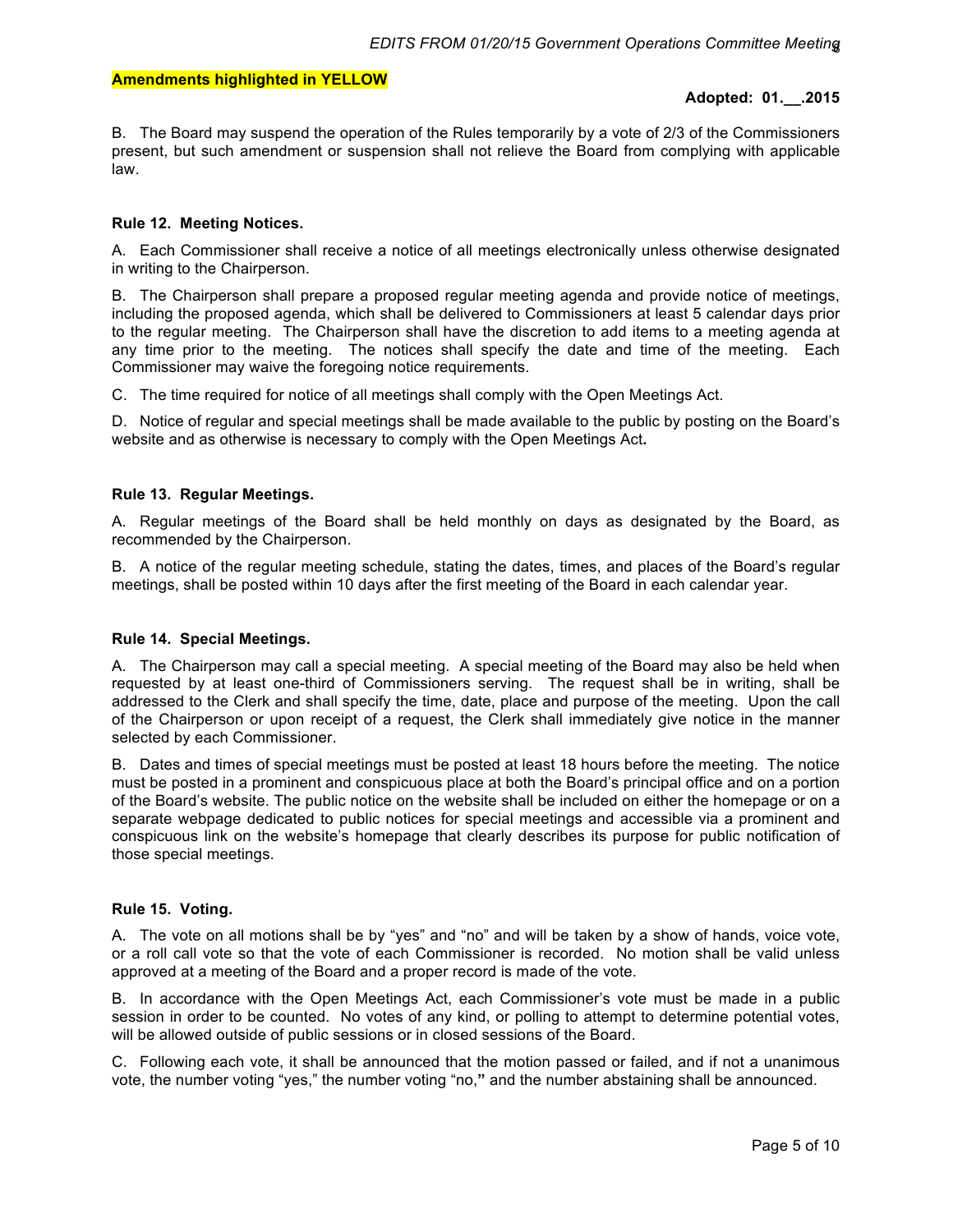#### **Adopted: 01.\_\_.2015**

D. Abstentions are not counted as votes for or against a motion. Therefore, in situations in which a specified number of affirmative votes is required by law or these Rules, and abstentions have been noted, the motion shall fail if the specified number of affirmative votes have not been cast. In situations in which there is a tie vote and the abstention represents the deciding vote, the motion shall fail for lack of a majority.

- E. The Clerk shall call roll by Commissioners' last names only, as follows:
	- 1. Attendance shall be called in alphabetical order according to Commissioner last names.

2. The calling of a roll on a motion shall begin with the Commissioner who made the motion. The Commissioner who seconded the motion shall be called to vote second on the motion. The Clerk shall proceed to call the roll in alphabetical order according to Commissioner last names, except the Vice- Chairperson shall be called to vote second-to-last and the Chairperson shall be called to vote last, unless the Vice-Chairperson made or seconded the motion. At the next meeting of the Board, the Clerk shall begin the alphabetical list with the second Commissioner on the alphabetical listing. Other Commissioners shall be called to vote according to the regular sequence on the alphabetical listing, except that the Commissioner who was called to vote first at the last meeting shall be called to vote immediately prior to the Vice-Chairperson at the next meeting.

F. Any Commissioner may request that his/her vote be changed if such request is made prior to announcement of whether the vote passed or failed.

G. After the first vote is given, no Commissioner shall be entitled to speak on the question, nor shall any motion be in order until such roll call is completed and the result declared.

#### **Rule 16. Order of Business.**

- A. The Order of Business of the Board at regular meetings shall be as follows:
	- 1. Call to order.
	- 2. Pledge of allegiance.
	- 3. Attendance roll call.
	- 4. Invocation.
	- 5. Approval of agenda.
	- 6. Reading, correction and approval of minutes.

7. Public participation (five minutes maximum per speaker, or longer at the discretion of the Chairperson related only to issues contained on the agenda).

- 8. Correspondence from Office of County Executive.
- 9. Reports from committees.
- 10. Proclamations.
- 11. New business.

12. Public participation (five minutes maximum per speaker or longer at the discretion of the Chairperson).

- 13. Closed session.
- 14. Any action required after a closed session.
- 15. Adjournment.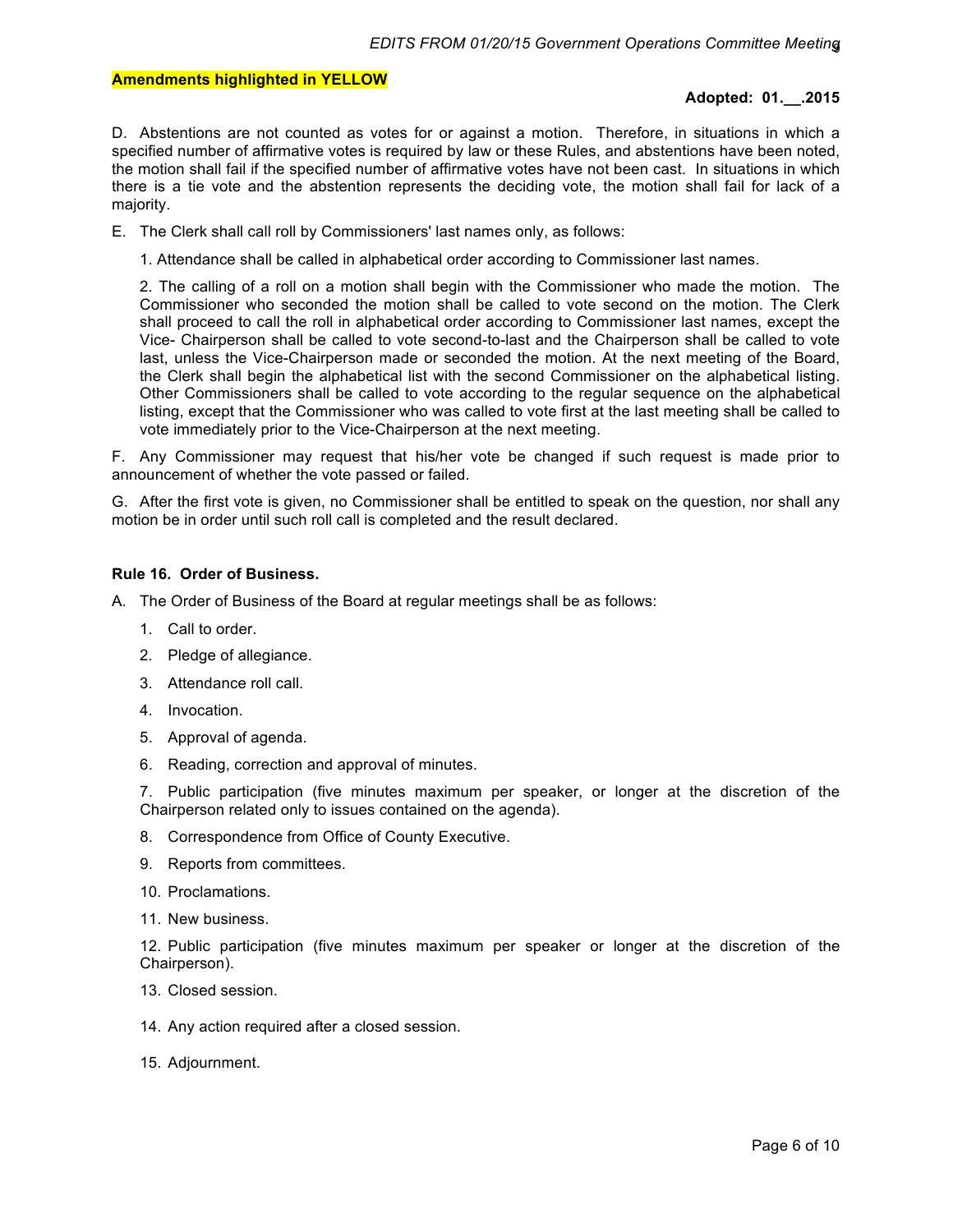#### **Adopted: 01.\_\_.2015**

B. By motion, the Board may approve an agenda in a different order when doing so is deemed by the Board to be necessary or appropriate to ensure the orderly flow of the meeting, in the interests to those attending the meeting, to accommodate those present to address particular issues, to accommodate the request of a Commissioner who needs to leave to attend to other business, or for other reasons stated.

C. Except when a different time is needed and provided for by motion as explained in the preceding paragraph, closed sessions should normally occur at the end of the meeting and, prior to entering into a closed session the Chairperson should state whether or not action is anticipated after the closed session.

#### **Rule 17. Committees and Subcommittees**.

A. The Board shall have the following standing committees, all of which shall be committees of the whole:

- 1. Government Operations.
- 2. Health & Human Services.
- 3. Justice & Public Safety.
- 4. Infrastructure/Economic Development.
- 5. Finance.

6. Audit (which shall meet on the request of the Board Chairperson or the Audit Committee Chairperson).

B. These Rules are the rules of procedure for all committees and subcommittees as applicable.

1. An item may be waived directly to the Board for review, evaluation and/or determination at the discretion of a committee chairperson.

2. An item that has not been referred for consideration from a committee meeting may be added to an agenda for consideration at a Full Board meeting upon a 2/3 vote of Commissioners serving.

3. An item may be added to a committee agenda at the time the committee is considering adopting the agenda upon a majority vote of members of the committee if the item is submitted in writing to all members of the committee before or at the time the motion to add the item to the agenda is made.

C. The committee chairperson may appoint a subcommittee.

1. Each subcommittee of a committee is a part of that committee and subject to the authority and direction of that committee.

2. Subcommittees shall not hold any meeting except upon authority of the standing committee chairperson.

3. The Board Chairperson may be appointed to a subcommittee. If the Board Chairperson is not appointed to a subcommittee, the Board Chairperson shall be a non-voting *ex officio* member of that subcommittee.

D. Each committee and subcommittee shall keep minutes of all committee and subcommittee committee actions and shall report, respectively, such actions to the Full Board or to the standing committee.

E. The chairpersons of two or more committees may arrange for a joint meeting of their committees when, in their judgment, special circumstances would warrant such a joint meeting or the conducting of business of the Board will be better served.

F. Committee chairpersons shall meet with the Board's staff at least 6 business days prior to a scheduled committee meeting to review the proposed agenda and any needed supporting materials. This does not prevent later changes to the agenda, but it intended to provide sufficient time to assemble agenda packets and transmit them to committee members and others on a timely basis.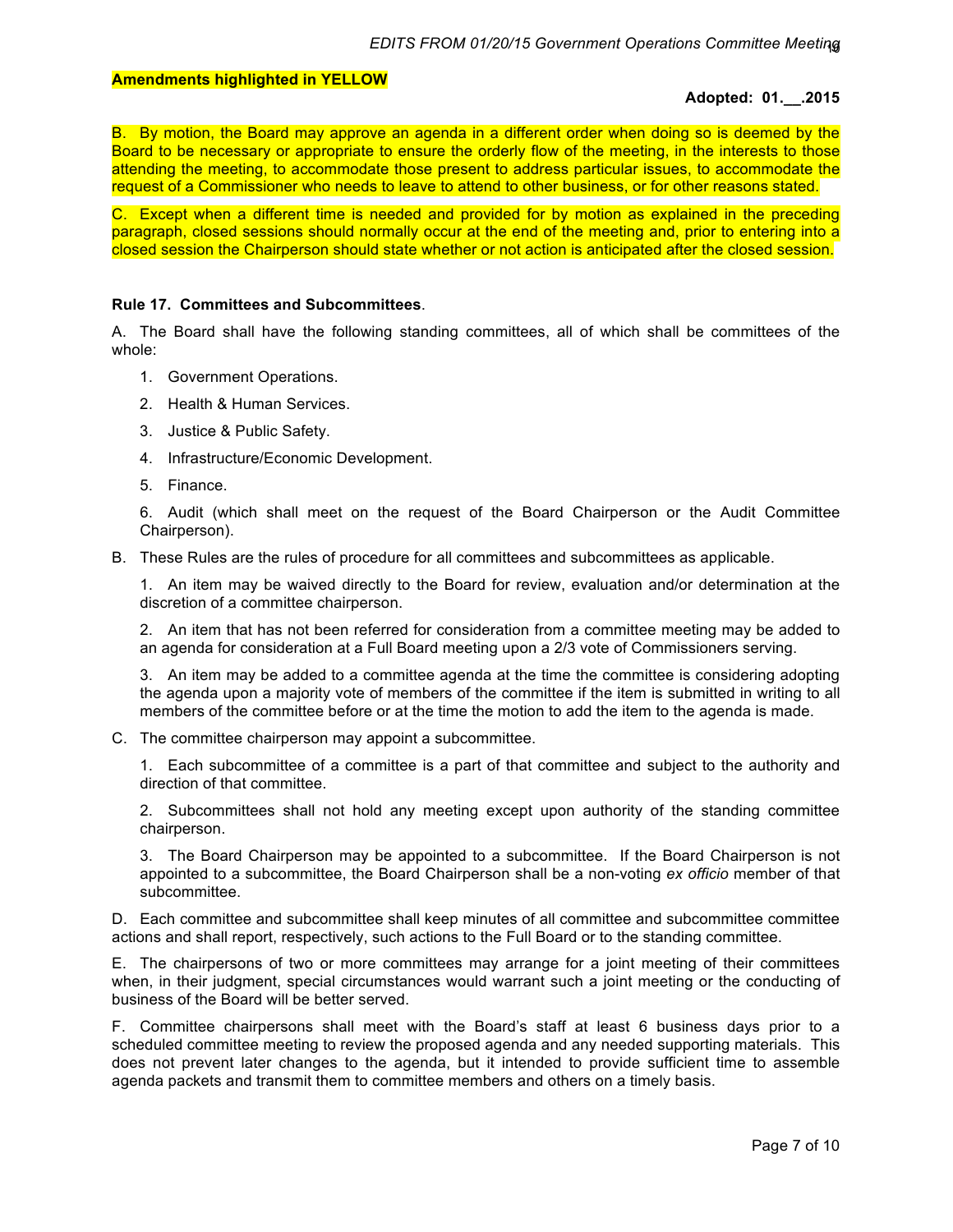#### **Rule 18. Duties of the Clerk.**

A. The Clerk shall be the clerk to the Full Board. The Clerk shall perform all duties ordinarily pertaining to such office including, but not limited to, the following:

- 1. Recording all the proceedings of the Board in a book provided for that purpose.
- 2. Making regular entries of all Board resolutions and decisions upon all questions.

3. Recording the vote of each Commissioner on any ordinance, resolution, and appointment or election of an office submitted to the Board.

4. Performing such other and further duties as the Board may, from time to time, require by resolution.

B. The Clerk, or his/her duly appointed deputy, shall be present and take minutes at all meetings of the Full Board. In the Clerk's absence, the Chairperson, with the approval of the majority of Commissioners present and voting, shall appoint a clerk for that meeting until the Clerk arrives.

#### **Rule 19. Minutes.**

A. The Clerk shall prepare minutes, including those minutes taken in closed session, as required by the Open Meetings Act and these Rules. A copy of the proposed minutes of each Board meeting shall be prepared and distributed by the Clerk to each Commissioner prior to the next scheduled meeting of the Board or Committee.

B. The Clerk shall keep all adopted resolutions and ordinances arranged in the order of their adoption.

#### **Rule 20. Workgroups.**

A. The Chairperson may propose to the Board the appointment of informal *ad hoc* workgroups for purposes of advising the Board on policy issues. The proposal shall specify the purpose of the workgroup.

B. The Chairperson may appoint members of the workgroup, subject to the approval by a majority vote of Commissioners serving. Workgroup members may include Commissioners, County employees or others who are familiar with the applicable subject matter.

C. The workgroup shall report to the Board regarding any recommendations of the workgroup.

D. Meetings of workgroups shall comply with applicable requirements of the Open Meetings Act.

#### **Rule 21. Public Participation.**

A. Public attendance at a meeting shall be allowed as provided in the Open Meetings Act.

B. Comments by members of the audience shall be limited to the public participation times set aside on the agenda or any public hearing. Discussion will otherwise be limited to Commissioners and those upon with which the Chairperson may direct questions or other interaction with respect to an agenda item.

C. The Chairperson shall have the discretion to curtail public comments that are repetitive and may limit public comments if they are so prolonged as to unduly interfere with the ability of the Board to address other items on the meeting's agenda.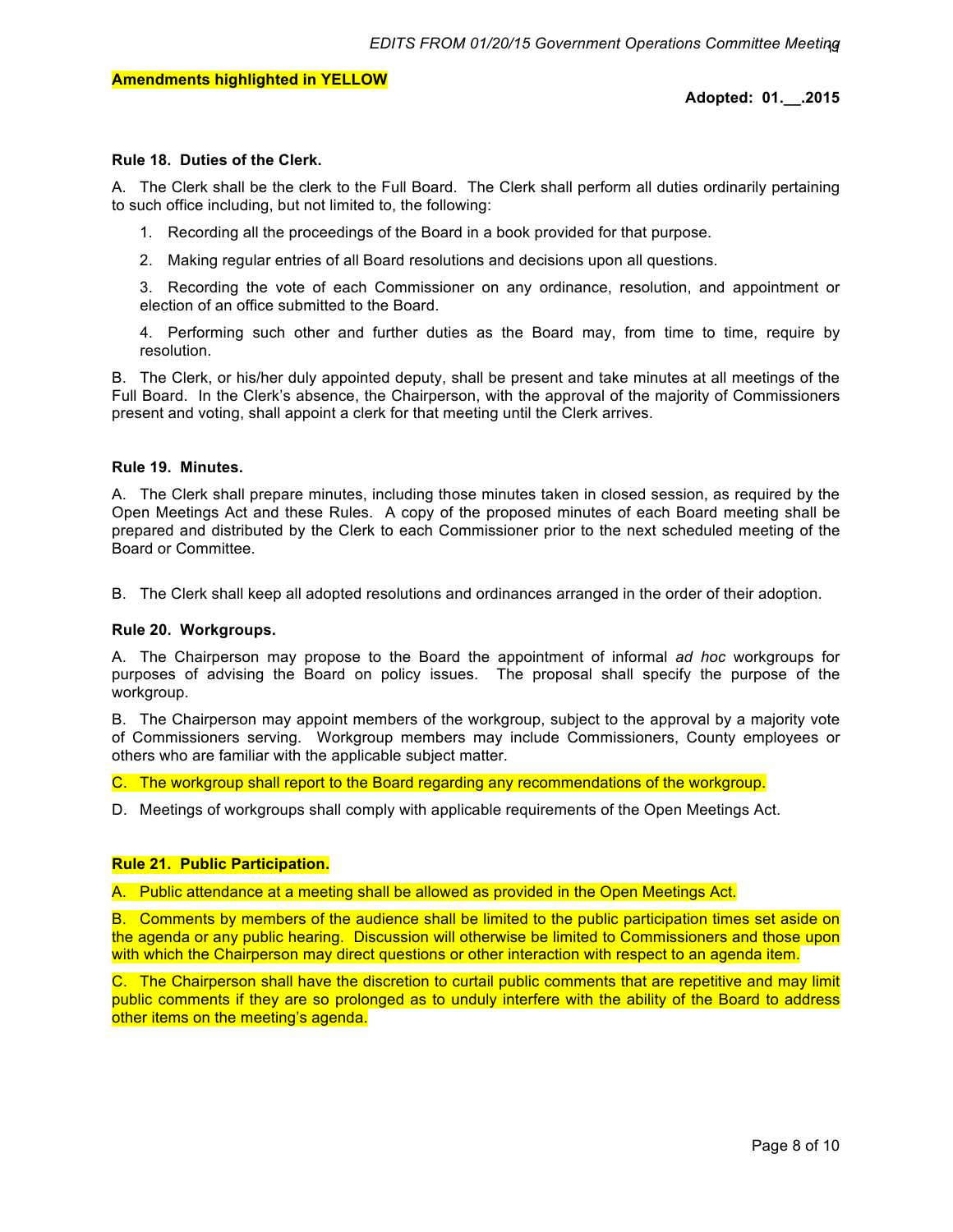#### **Adopted: 01.\_\_.2015**

#### **Rule 22. Board Appointments.**

A complete, notarized application (provided by the Board Office or obtained from the Board Office website), including qualifications and biographical data, for an appointment to a committee, board or commission that the Board shall have the authority to make shall be submitted to the Board Office at least one day before the meeting in which the Full Board or a committee is scheduled to consider the appointment.

#### **Rule 23. Notices and Correspondence from County Executive**.

Any notices or correspondence required by the Charter to be given to the Board by the County Executive shall be addressed to the Chairperson and deemed received when delivered to the Chairperson and date-stamped by Board staff. The date of the stamp shall be the official date of receipt. The Chairperson shall refer the notices or correspondence to the appropriate committee chairperson or the Full Board, at the Chairperson's discretion.

#### **Rule 24. Charter Timelines.**

The Board shall follow all time limits imposed by the Charter as summarized on the attached table.

#### **Rule 25. Expiration.**

The Rules shall be in effect until replaced by the Board in the current session or succeeding session.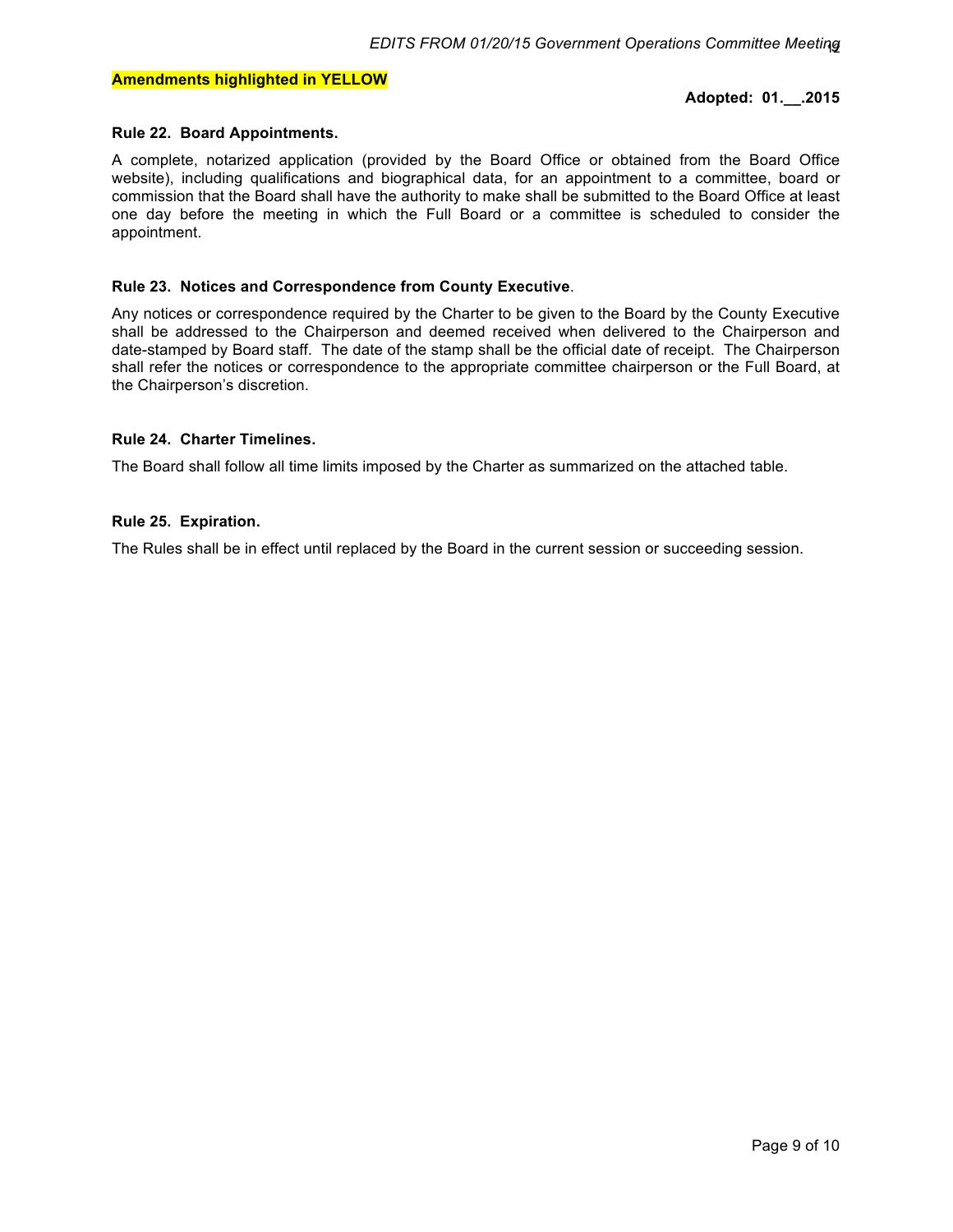#### **Adopted: 01.\_\_.2015**

#### **CHARTER SECTIONS IMPOSING TIME LIMITS FOR THE BOARD OF COMMISSIONERS**

| <b>Category</b>                          | <b>Time Limit</b>                                                     | <b>Charter §</b>      | <b>Charter Text</b>                                                                                                                                                                                                                                                                                                                                                                                                                                                                                                             |
|------------------------------------------|-----------------------------------------------------------------------|-----------------------|---------------------------------------------------------------------------------------------------------------------------------------------------------------------------------------------------------------------------------------------------------------------------------------------------------------------------------------------------------------------------------------------------------------------------------------------------------------------------------------------------------------------------------|
| Organization<br><b>Plan</b>              | 50 Days                                                               | 3.6.4                 | "The Commission shall hold a public hearing on the<br><b>Executive's proposed Organization Plan or any proposed</b><br>amendment within 50 days of its submission and must<br>either approve, with or without amendment, or reject the<br>proposed Organization Plan or any amendment within 75<br>days after its submission."                                                                                                                                                                                                  |
| <b>Executive</b><br><b>Appointments</b>  | 75 Days                                                               | 3.8(b)                | Commission must "approve or reject a proposed<br>appointment" of the Executive that requires Commission<br>approval "within 75 days after its submission;" otherwise,<br>"the appointment becomes effective."                                                                                                                                                                                                                                                                                                                   |
| Override Veto                            | 30 Days                                                               | 4.4(f)                | "[T]he Commission may:<br>* * *<br>(f) Override a veto by Executive within 30 days by at<br>least a 2/3 vote of the Commissioners serving."                                                                                                                                                                                                                                                                                                                                                                                     |
| <b>Vacancy of</b><br><b>Commissioner</b> | 30 Days                                                               | 4.8                   | If a vacancy occurs in the office of a County<br>Commissioner due to death, resignation, removal of<br>residency from the district, or removal from office, the<br>Board of Commissioners is required to appoint "a<br>registered and qualified elector of the district" "within 30<br>days by a Majority of the Commissioners."                                                                                                                                                                                                |
| <b>Budget</b>                            | <b>Prior to</b><br>beginning<br>of each<br>fiscal year<br>(October 1) | 8.7                   | "Before the beginning of each fiscal year, the<br>Commission shall adopt a balanced line item operating<br>budget and an appropriations ordinance in accordance<br>with law."                                                                                                                                                                                                                                                                                                                                                   |
|                                          |                                                                       |                       | (Since consolidating September FY end and December<br>FY end funds to a single budget adoption process, the<br>Commission must do so based on timelines for<br>September FY end funds.)                                                                                                                                                                                                                                                                                                                                         |
| <b>Budget</b><br><b>Amendment</b>        | 45 Days                                                               | $8.11.1 \&$<br>8.11.2 | If the Executive certifies to the Commission a reduction in<br>estimated revenue or certifies to the Commission that<br>expenditures have exceeded appropriated levels and<br>submits a proposed appropriation reduction or a<br>proposed appropriation amendment, and "the<br>Commission fails to amend the appropriation ordinance<br>within 45 days after certification of the reduced revenue"<br>or "the excess expenditures," the requested appropriation<br>amendment "submitted by the Executive becomes<br>effective." |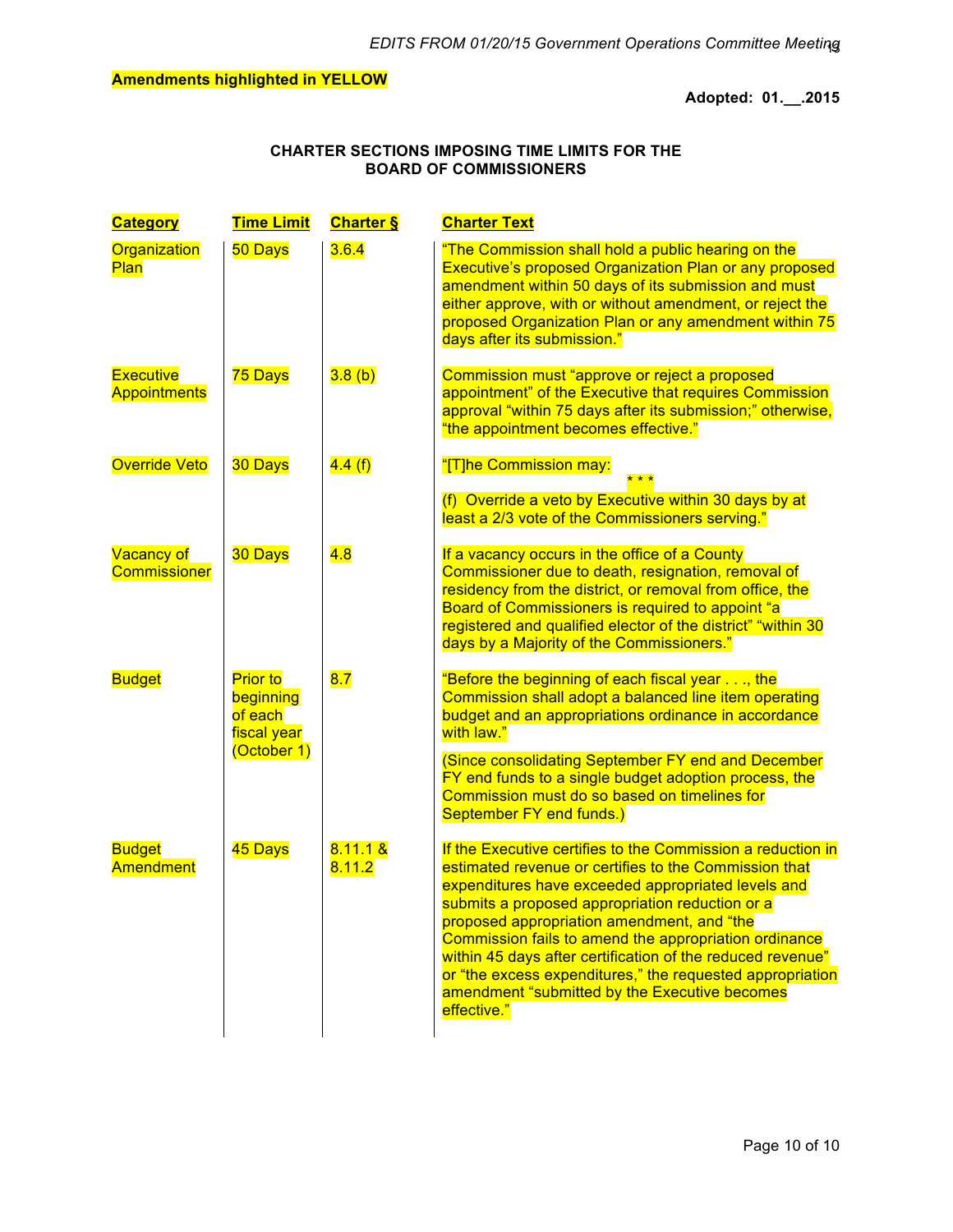FULL BOARD MEETING DATE:

### AGENDA ITEM:

### MACOMB COUNTY, MICHIGAN

### RESOLUTION TO: CONCUR IN THE APPOINTMENT OF KITCH, DRUTCHES, WAGNER, VALITUTTI & SHERBROOK TO REPRESENT MACOMB COUNTY IN THE LITIGATION ENTITLED JOHN GRIENER v MACOMB COUNTY, US DISTRICT COURT CASE #2:14-cv-13979, HON. MATTHEW F. LEITMAN, PRESIDING

#### INTRODUCED BY: CHAIRPERSON VERONICA KLINEFELT, GOVERNMENT OPS COMMITTEE

This civil action seeking money damages arises from Plaintiff's November 8, 2012 termination as an employee of the County's Department of Roads. Plaintiff's termination was the result of workplace misconduct founded upon his refusal to complete assigned work. The incident resulting in Plaintiff's termination was the last in a long series of duty performance deficiencies and failures.

Plaintiff names Macomb County, the Macomb County Road Commission, the Macomb County Department of Roads, and AFSCME Local #893 as party defendants. Per stipulation, Plaintiff has agreed to dismiss the Road Commission and the Road Department as the Commission no longer exists in any configuration, and the Department does not exists as a legal entity amenable to civil suit.

Plaintiff's complaint alleges the County retaliated against him for reporting time card fraud by other employees. He further alleges the County discriminated against him on the basis of age and disability.

Kitch Drutches has extensive practice experience in the field of governmental labor and employment litigation, including matters involving retaliation and discrimination claims. Karen Berkery in particular has represented the County in past civil cases of this nature and has consistently served the County's interests in the highest professional manner.

Accordingly, request is hereby made for the Board of Commissioner's concurrence in appointing Kitch, Drutches, Wagner, Valitutti & and Sherbrook to represent the County Defendants in this litigation.

#### COMMITTEE/MEETING DATE

#### GOVERNMENT OPS COMMITTEE – 1/20/15

Full Board 1-22-15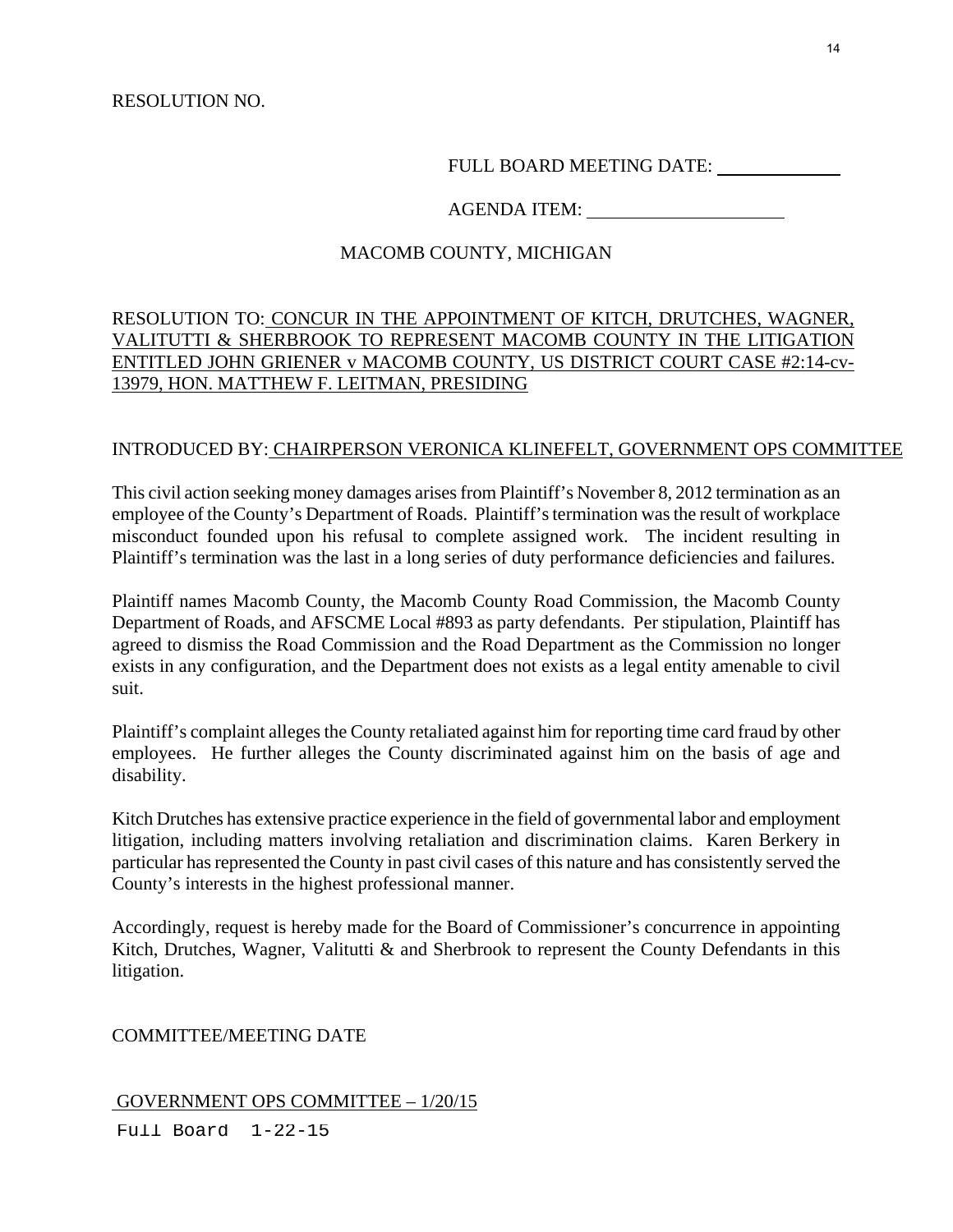

# **BOARD OF COMMISSIONERS**

1 S. Main St.,  $9<sup>th</sup>$  Floor Mount Clemens, Michigan 48043 586.469.5125 ~ Fax: 586.469.5993 www.macombBOC.com

**January 22, 2015** 

# **TO: BOARD OF COMMISSIONERS**

### **FROM: FRED MILLER, CHAIR, FINANCE COMMITTEE**

### **RE: RECOMMENDATIONS FROM FINANCE COMMITTEE MEETING OF 1-22-15**

At a meeting of the Finance Committee, held Thursday, January 22, 2015, the following recommendations were made and are being forwarded to the January 22, 2015 Full Board meeting for approval:

### **1. COMMITTEE RECOMMENDATION – MOTION (SEE ATTACHED)**

A motion was made by Mijac, supported by Klinefelt, to recommend that the Board of Commissioners concur in the recommendation of Corporation Counsel concerning the following cases: a) Darren Clay vs. James Randlett and County of Macomb; b) Roderick Murriel vs. James Randlett and County of Macomb and c) Allen Pettygrue vs. County of Macomb, et al; further, a copy of this Board of Commissioners' action is directed to be delivered forthwith to the Office of the County Executive. **THE MOTION CARRIED.**

# **A MOTION TO ADOPT THE COMMITTEE REPORT WAS MADE BY CHAIR MILLER, SUPPORTED BY VICE-CHAIR BROWN.**

# **MACOMB COUNTY BOARD OF COMMISSIONERS**

District 4 District 11 District 10

David J. Flynn – Board Chair Kathy Tocco – Vice Chair Steve Marino – Sergeant-At-Arms

Andrey Duzyj – District 1 Marvin Sauger – District 2 Veronica Klinefelt – District 3 Robert Mijac - District 5 James Carabelli – District 6 Don Brown – District 7 Kathy Vosburg – District 8 Fred Miller – District 9 Bob Smith – District 12 Joe Sabatini – District 13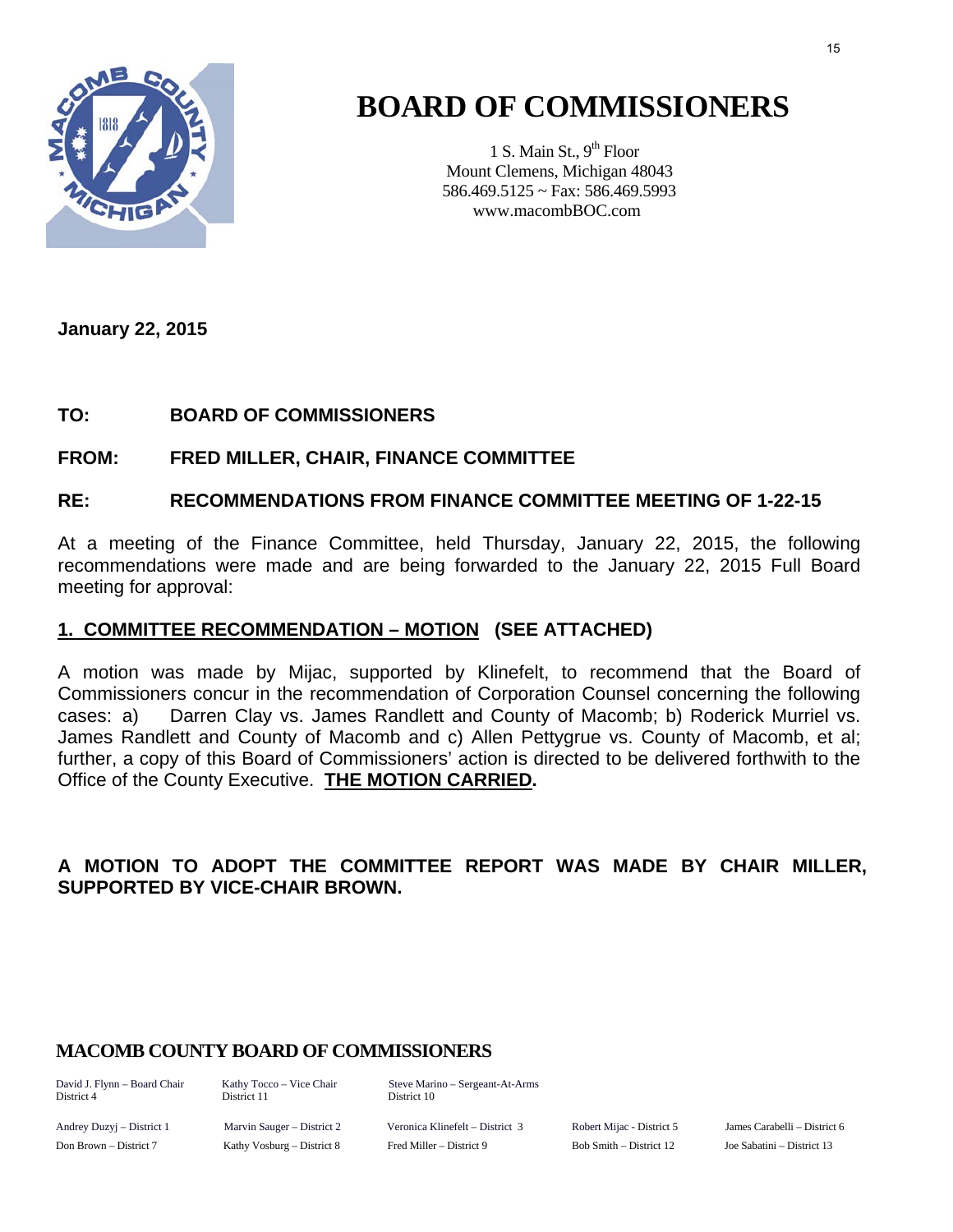RESOLUTION NO.

FULL BOARD MEETING DATE:

AGENDA ITEM:

# MACOMB COUNTY, MICHIGAN

## RESOLUTION TO: CONCUR IN THE RECOMMENDATION OF CORPORATION COUNSEL CONCERNING THE CASE OF DARREN CLAY VS. JAMES RANDLETT AND COUNTY OF MACOMB

# INTRODUCED BY: CHAIRPERSON VERONICA KLINEFELT, GOVERNMENT OPERATIONS COMMITTEE

Counsel's recommendation regarding this pending litigation will be provided to each Commissioner under a separate attorney/client privileged communication.

### COMMITTEE/MEETING DATE

| Government Operations |  | $1 - 20 - 15$ |  |
|-----------------------|--|---------------|--|
| Finance               |  | $1 - 22 - 15$ |  |
| Full Board            |  | $1 - 22 - 15$ |  |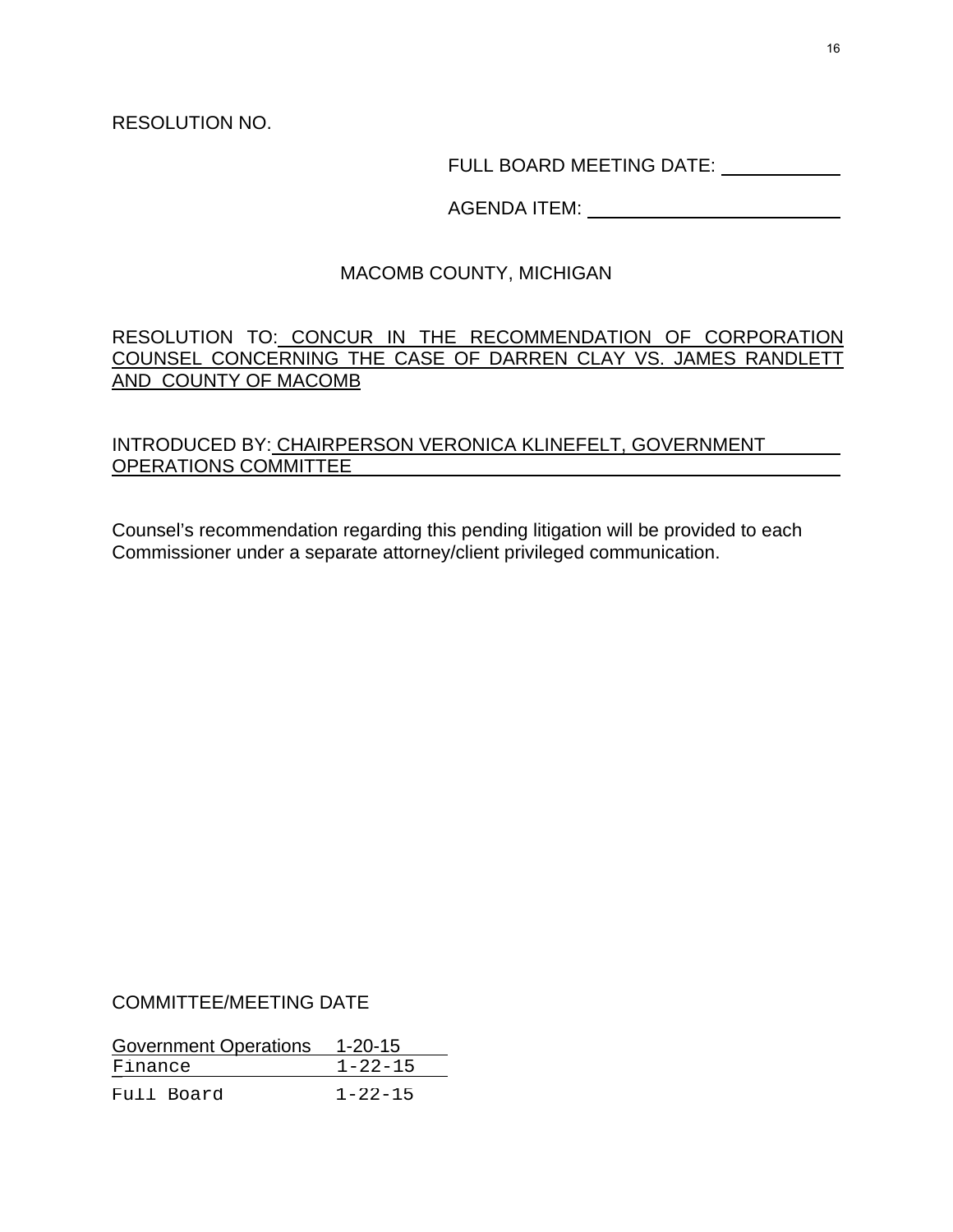RESOLUTION NO.

FULL BOARD MEETING DATE:

AGENDA ITEM:

# MACOMB COUNTY, MICHIGAN

# RESOLUTION TO: CONCUR IN THE RECOMMENDATION OF CORPORATION COUNSEL CONCERNING THE CASE OF RODERICK MURRIEL VS. JAMES RANDLETT AND COUNTY OF MACOMB

# INTRODUCED BY: CHAIRPERSON VERONICA KLINEFELT, GOVERNMENT OPERATIONS COMMITTEE

Counsel's recommendation regarding this pending litigation will be provided to each Commissioner under a separate attorney/client privileged communication.

### COMMITTEE/MEETING DATE

| Government Operations |            | $1 - 20 - 15$ |
|-----------------------|------------|---------------|
| Finance               |            | $1 - 22 - 15$ |
|                       | Full Board | $1 - 22 - 15$ |